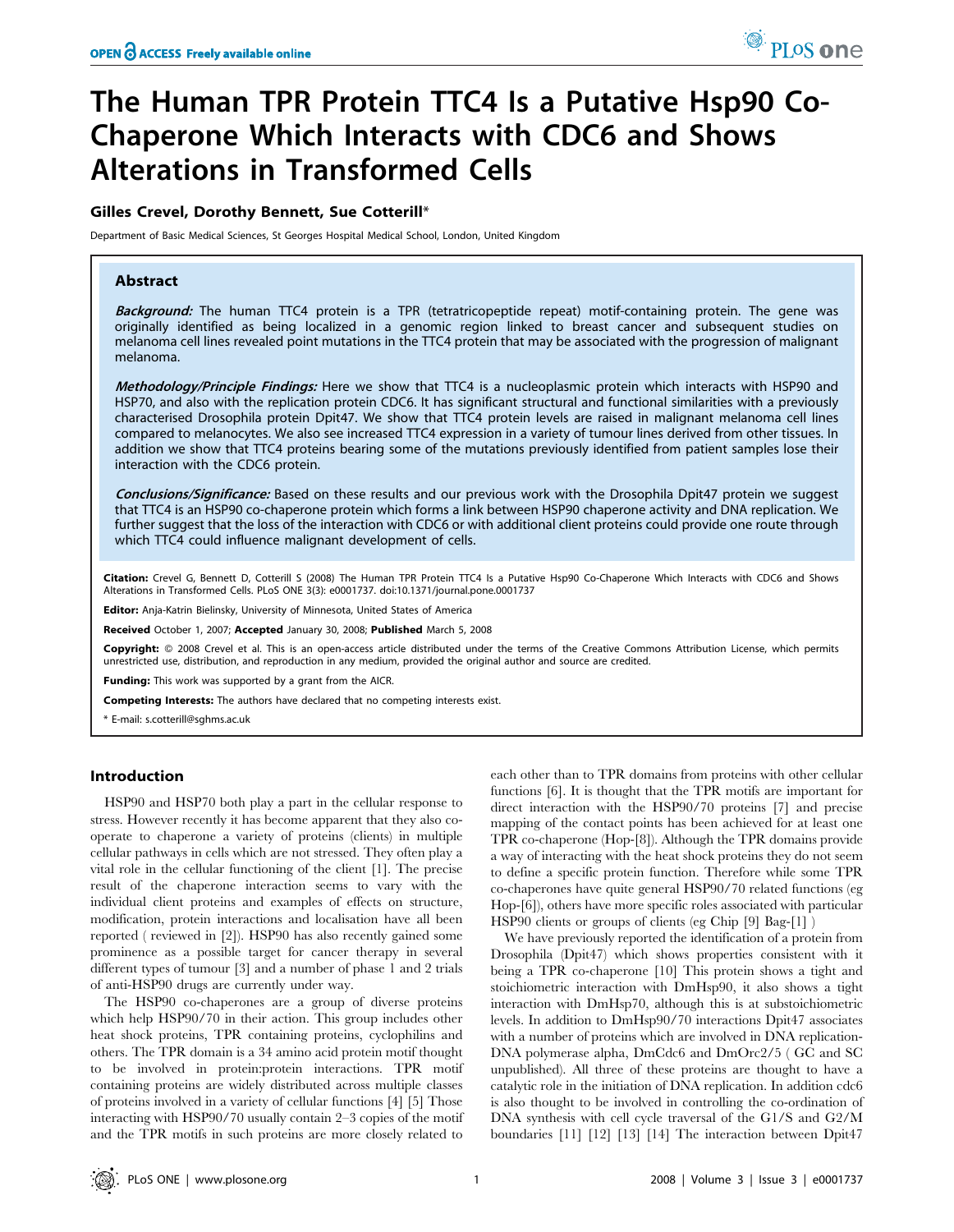and DNA polymerase alpha causes inhibition of polymerase activity. Based on these observations we have proposed that Dpit47 provides a link between DmHsp90 activity and DNA replication and therefore a possible role for DmHsp90 in some aspect of DNA replication.

The TTC4 gene was originally identified through its localisation in a genomic region linked to breast cancer [15])-although no mutations could be detected in the gene in this study. It has also been reported as a pseudogene with a breast cancer association [16]. More recently the gene has been reported to show a variety of mutations–both deletions and point mutations in tissue samples from patients with melanoma [17]. In the Poetsch study related mutations were also reported in three melanoma cell lines, although in a different study of melanoma cell lines no mutations were detectable [18].

In this paper we show that TTC4 is the human orthologue of the Drosophila Dpit47 protein. The two proteins are highly related in sequence, share a common cellular location, and show analogous interactions with both heat shock and the replication initiation protein CDC6. We show that loss of interaction with CDC6 occurs when some of the point mutations identified in melanoma samples are introduced into the TTC4 gene. This suggests a possible route through which TTC4 could affect the development of malignant melanoma. We also present evidence which suggests that TTC4 has a general role in the progression of cancers in addition to melanoma, since the levels of the protein are raised in a variety of tumour cell lines.

## Methods

## Identification and cloning of the TTC4 gene

Identification of the TTC4 gene was carried out using the Blastp programme at the NCBI. The full length gene in pCR2.1 (Invitrogen) vector was a kind gift of J. Cowell (Roswell Park Cancer Institute). All subsequent cloning steps were carried out by amplifying the TTC4 insert using a high fidelity polymerase (Expand–Roche) to introduce appropriate restriction enzyme sites. The gene sequence and cloning sites were subsequently checked by DNA sequencing (Lark Technologies).

The phylogenetic tree was assembled by entering the sequences of the relevant genes into the EMBNET clustal W /phylodendron programmes on line (http://www.es.embnet.org/Doc/phylodendron/clustal-form.html)

#### Two hybrid analyses

Human full length cDNA clones for HSP90 protein 1 beta (HSPCB) and HSP70 protein 8 (HSPA8) were obtained form Origene Technologies, Inc. HuCDC6 was obtained from A. Dutta (Dept of Pathology Boston).

TTC4 was cloned in frame in the EcoR1 and Xho sites of the pJG4.5 vector.Hu CDC6 was cloned in frame in the BamH1 and Not1 sites of the pEG202 vector.

HuHSP90 was cloned in frame in the Not1 and Xho1 sites of the pEG202 vector.

HuHSP70 was cloned in frame in the BamH1 and Xho1 sites of the pEG202 vector.

The sequences of all clones were verified by sequencing (Lark Technologies).

Yeast manipulations were carried out using standard two hybrid protocols (Finley lab: Finley R.L.J et al (1997). (http://proteome. wayne.edu/THPL.html)

Quantitative analyses were performed using liquid betagalactosidase assays as described (http://biochemistry.ucsf.edu/ %7Eherskowitz/bgal2.html)

## Immunological reagents

Manufacture of TTC4 antibodies. Full length TTC4 was subcloned in the pRSETa vector (Invitrogen). The 6Xhis tagged protein was purified under denaturing conditions and the resultant proteins sent to NeoMPS (Strasbourg) for antibody manufacture. Two different rabbit antisera were obtained. The specificity of the antibody was checked by affinity purification of the antibody against 6XhisTTC4 blotted onto Nitrocellulose membrane and competition with GST TTC4. For this GST TTC4 was bound to glutathione sepharose. Undiluted anti TTC4 serum was incubated for 1 hour at room temperature and then briefly spun down to pellet the beads associated with the specific antibodies. The depleted serum was used at a 1/1000 dilution in western blot. For all experiments both antibodies gave the same result.

Other antibodies/ immunological reagents. Anti HSP90 (ab13495), anti HSP70 (ab6535) and anti HuCDC6 (ab3220) were from Abcam. Alexa fluor 488 anti mouse and Alexa fluor 594 anti rabbit and Toto3 iodide were from Molecular Probes. Anti alphatubulin was from Sigma (clone DM 1A).

#### Immunoprecipitation

Extracts for immunoprecipitation were prepared from sub confluent Hela cells. After treatment with trypsin, cells were washed twice with PBS. They were lysed in one volume of PBS, 1% triton X100 and Complete EDTA free protease inhibitors (Roche). After incubation for 10 minutes on ice the lysate was cleared by centrifugation for 5 minutes in a microfuge at 10 000 g at  $4^{\circ}$ C.

Coupling of antibodies to Protein A sepharose beads and immunoprecipitation was carried out as described in [19]. 50 µl of protein A beads were used for 150 µl of Hela cell extract. Proteins were eluted from the protein A coupled antibody column in a final volume of 40 µl.

#### GST pull down experiments

10 mg of GST-TTC4 (wild type or mutant) bound to glutathione beads was incubated with  $6 \mu$ g of HSP90 in 10 mM Tris pH 7.5, 150 mM NaCl, 0.1% triton X100 and protease inhibitors (complete EDTA free, Roche). After 1 hour at  $4^{\circ}$ C the pellets were washed in the same buffer, resuspended in SDS PAGE loading buffer and analysed on a 12% PAGE SDS.

#### Cell culture/tissue samples

Melanoma cell lines DX3 and LT5.1 were obtained from IR Hart (Barts and the London School of Medicine, London, UK), and grown in RPMI 1640 medium with antibiotics, glutamine, 10% foetal calf serum and 10%  $CO<sub>2</sub>$ . Normal human melanocytes (Nohm1 melanocytes [20] and Hermes 3a, an immortalized subline of Nohm1 (([21]?)) were grown in the same medium with tetradecanoyl phorbol acetate (200 nM, cholera toxin (200 pM), human stem cell factor (10 ng/ml) and endothelin 1 (10 nM). Exponential cultures of all other cell types were provided by Yuen-Li Chung (SGHMS).Placental samples (first trimester chorionic villus) were provided by Guy Whitley (SGUL).Heart samples were provided by Nigel Brand (Harefield Hospital).

## Indirect immunofluorescence

Cells were trypsinised and then deposited on poly lysine treated coverslips. Fixation was carried out using 4 % paraformaldehyde diluted in cytoskeleton buffer (1.1 mM Na2HPO4, 0.4 mM KH2PO4, 137 mM NaCl, 5 mM KCl, 2 mM MgCl2, 2 mM EGTA, 5 mM Pipes, 5.5 mM glucose, pH 6.1). The cells were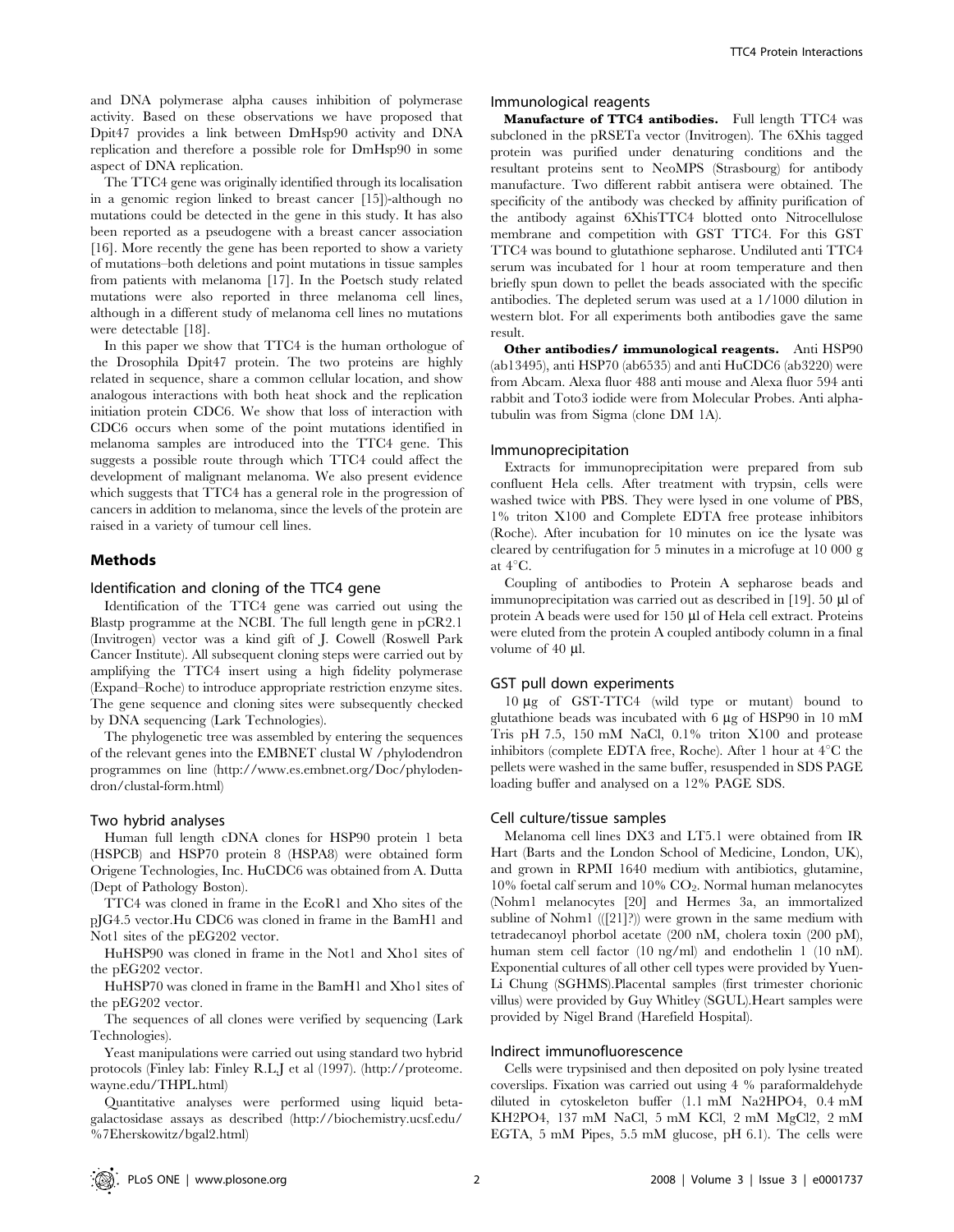then treated with permeabilisation buffer (PBS, 1% BSA and 0.1% triton X100). The coverslips were incubated with primary antibodies (mouse anti tubulin alpha and rabbit anti TTC4), either for 2 h at room temperature or  $4^{\circ}$ C overnight. They were washed with permeabilisation buffer and then incubated with secondary antibodies as described above. The secondary antibodies used were Alexa fluor 488 anti mouse and Alexa fluor 594 anti rabbit. The DNA was counterstained with Toto3 iodide. Prior to microscopy the coverslips were mounted in mounting medium Vectashield (Vector).

## Cellular fractionation

This was carried out basically as described [22] Cells were spun down, washed in PBS and lysed by incubation for 30 minutes at  $4^{\circ}$ C in a hypotonic solution (10 mM tris pH 7.5, 10 mM NaCl, 1.5 mM MgCl2 and Complete EDTA free protease inhibitors (Roche)). Homogenization was carried out in a Dounce homogeniser and cell disruption was checked by phase contrast microscopy. The nuclear pellet was separated from the cytoplasmic fraction by centrifugation at 5,000 g in an Eppendorf bench centrifuge at  $4^{\circ}$ C. The pellet was then washed twice and resuspended in hypotonic buffer containing 0.75% Triton, and centrifuged at 5,000 g. The supernatant after centrifugation is the nucleoplasmic fraction, and the remaining pellet, was washed twice and resuspended in SDS loading buffer and constituted the chromatin fraction. In each case the final concentration was equivalent to  $10000$  cells per  $\mu$ l. 5  $\mu$ l was loaded in each lane. Samples were analysed by SDS- PAGE followed by coomassie staining and western blotting.

## Preparation of extracts from cultured cells for immunoblotting

Cell pellets were washed twice in PBS and then resuspended in SDS-PAGE loading buffer at a concentration of  $50,000$  cells/ $\mu$ l. The equivalent of 150,000 cells was loaded in each lane. Cell debris was removed by centrifugation before separation by SDS – PAGE.

## Production of TTC4 mutants by site-directed mutagenesis

Point mutations in TTC4 (pJG4.5) were introduced using the Quickchange site directed mutagenesis kit (Stratagene) as described in the manufacturers instructions.

## Results

#### Identification of human homologue of Dpit47 as TTC4

The Drosophila Pit47 protein was used to query the NCBI databases in order to find related proteins from other species. The closest homologue from any species was identified as the human TTC4 protein (29% identity). The degree of homology between the two proteins is shown in Fig 1a. Also included in this figure is the CNS1 protein [23] [24]) which is the closest homologue to the Pit47(20% identity) and TTC4 (21% identity) proteins in S.Cerevisiae. All 3 proteins have 3 TPR motifs and the highest homology is concentrated in those regions. However the Drosophila and Human proteins also show homology along the length of the protein particularly in the N-terminal region. Fig1b shows a comparison between TTC4 and a number of other TPR containing proteins from humans and S. Cerevisiae which have been shown to interact with HSP90 and/or HSP70. This further confirms that TTC4 is the most related to the Drosophila Pit47 protein.

## TTC4 interacts with human HSP90 and HSP70

Our previous studies had shown that the Drosophila Pit47 protein interacts with HSP90 and HSP70. These interactions are very strong and easily detected using two-hybrid analysis. We therefore used similar methodology to determine whether TTC4 showed analogous interactions. The TTC4, human HSP90 and human HSP70 genes were cloned into two hybrid bait and/or reporter plasmids as described in the Materials and Methods. Fig 2 shows that strong growth was seen on non-selective media when the bait was introduced into yeast cells with both test and negative control plasmids (the negative controls used were either the vector alone or the vector containing the Human gene for DNA polymerase alpha large subunit-see also later). However on selective media only the HSP90 and 70 showed significant growth. TTC4 also showed an interaction with Drosophila Hsp90 by two hybrid analysis–although this was only 50% as strong as that between TTC4 and huHSP90 (data not shown).

To confirm these interactions we performed immunoprecipitation experiments using anti-TTC4 antibodies. Full length TTC4 protein was overexpressed and used to raise two rabbit antibodies (see Materials and Methods). Both antibodies were seen to react with a band of approximately 48 kDa (estimated molecular weight from sequence data: 44.7 kDa) in extracts (fig 3a lane 1) and behaved similarly in all subsequent analyses. To confirm the specificity of the antibodies GST –TTC4 bound to glutathione sepharose was used to remove specific anti TTC4 antibodies from the serum. When this depleted serum was used on a Western blot the intensity of the 48 kDa band (fig 3a lane 2) was greatly reduced. The anti-TTC4 antibodies were cross-linked to sepharose beads (see Materals and methods) and used to immunoprecipitate TTC4 from Hela cells extracts. TTC4 was efficiently precipitated from the cell extract (fig 3b. compare wce, snt IP and pellet IP). The pre immune serum from the same rabbit was used as a control and was not able to precipitate TTC4 from the cell extract (compare lane wce, snt pre immune and pellet pre immune). The immunoprecipitation pellet was checked for the presence of HSP90 and HSP70 using Hsp-specific antibodies.

Both HSP90 and HSP70 were detected in the anti-TTC4 pellet. Staining of an SDS-PAGE of the immune pellet with colloidal coomassie blue showed that HSP90 was present in near stoichiometric amounts and HSP70 was present at a level of approximately 20% (data not shown). This is similar to what we previously observed for the Drosophila TTC4 homologue [10]. Neither HSP90 and HSP70 were detected in the pre-immune pellet suggesting that the precipitation which we observed was highly specific to the TTC4 antibodies.

#### TTC4 interacts with HSP90 via its TPR domain

A comparison of the TPR sequences of HSP90-binding TPR co-chaperones has suggested that 2 basic residues (Lys-152 and Arg-156 in TTC4) are highly conserved and are involved in the interaction with HSP90 [25]. In order to test whether these residues were also important for the interaction of TTC4 with HSP90 we changed lysine 152 to glutamic acid (K152E) and arginine 156 to glutamic acid (R156E) in GST tagged TTC4. Purified wild type or mutant GST-TTC4 were bound to glutathione sepharose beads and tested for their interaction with purified HSP90. Fig 4 shows that the wild type TTC4 is able to pull down HSP90 efficiently, while both single mutants (K152E and R156E) and the double mutant show no interaction with HSP90. This shows that the TTC4 TPR domain in involved in the interaction with HSP90 and residues previously seen to be needed for the HSP90 interaction of other co-chaperones are important for the interaction.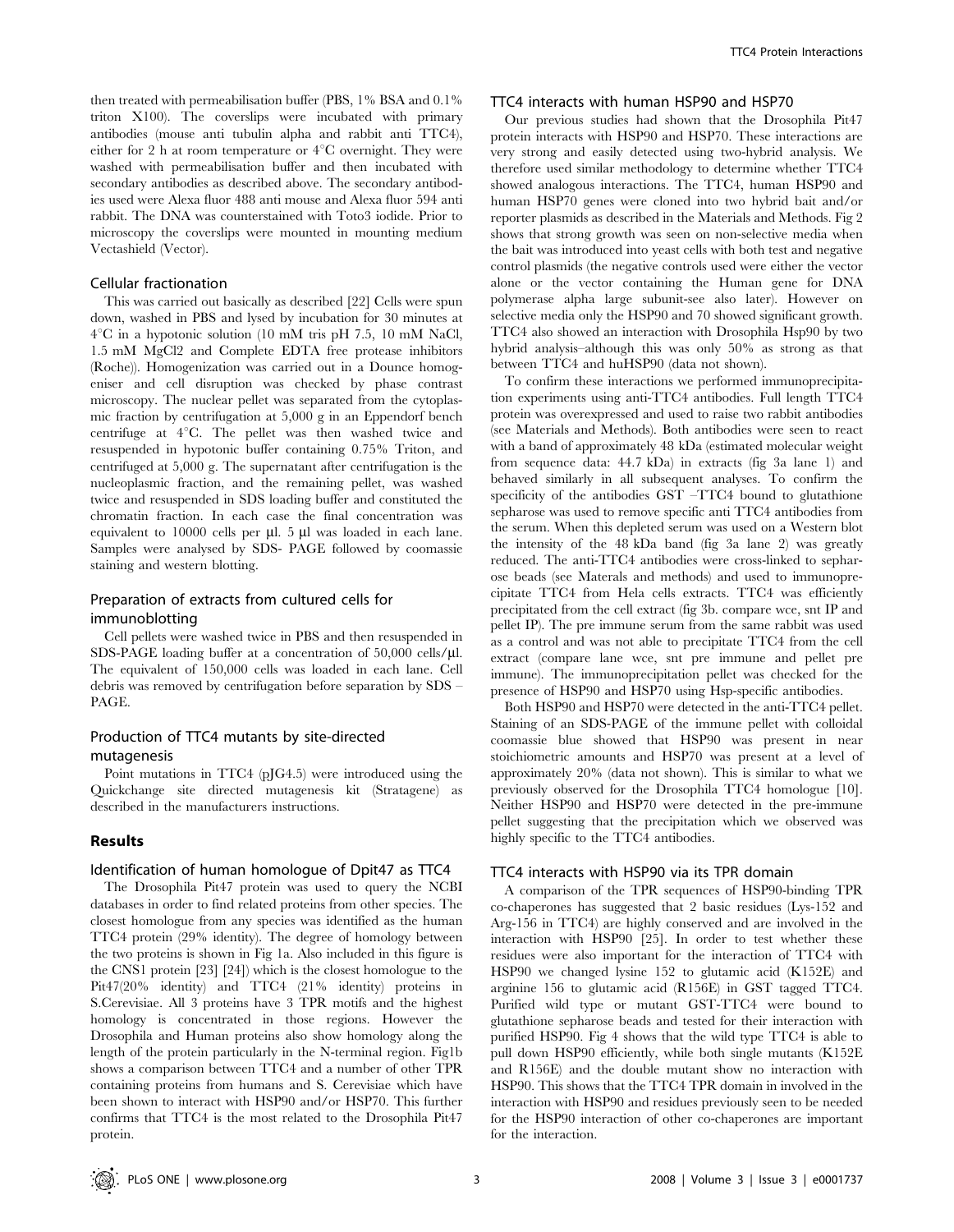| D.m.<br>H.s.<br>S.C. | 1: MKOMAAOKTWTDEERLELAAOLDAELDAFIDGLEKKRYEEGWPEDRWOEEMDKHPFFMKR:<br>60<br>1:MEOPGODPTSDDVMDSFLEKFOSOPYRGGFHEDOWEKEFEKVPLFMSR:<br>48<br>1:MSSVNANGGYTKPOKYVPGPGDPELPP.OLSEFKD.KTSDEILKEMNRMPFFMTK: 53                                                                                                            |
|----------------------|-----------------------------------------------------------------------------------------------------------------------------------------------------------------------------------------------------------------------------------------------------------------------------------------------------------------|
| D.m.<br>H.s.<br>S.C. | b<br>C<br>. 70 80 90 100 110 120<br>60: . APOPGDDVH. PMFEGLOKLKYDPEENTRDELALNYKEDGNFYMKHKKFRMAIYSFTEGI: 118<br>48: . APSEIDPRENPDLACLOSIIFD. EERSPEFOAKTYKDEGNDYFKEKDYKKAVISYTEGL: 106<br>54: LDETDGAGGENVELEALKALAYE GEPHEIAENFKKOGNELYKAKRFKDARELYSKGL: 110                                                   |
|                      | 1.130.1.140.1.150.1.160.1.170.1.180<br>D.m. 119:KTKTDNPDVLAVLYNNRSAAHFFIKNYRSSLSDAORALFYKPDYTKARWRSAOCAYELER:178<br>H.s. 107: KKKCADPDLNAVLYTNRAAAOYYLGNFRSALNDVTAARKLKPCHLKAIIRGALCHLELIH: 166<br>S.c. 111:AVECEDKSINESLYANRAACELELKNYRRCIEDCSKALTINPKNVKCYYRTSKAFFOLNK:170                                    |
|                      | TPR motifs                                                                                                                                                                                                                                                                                                      |
|                      | d<br>1.190.1200.1120.1210.1220.1230.1240<br>D.m. 179: FDLCTOMCEELLE.VDVDNEVAIALLHKNKMKKLEIERNORKEAAEAKRRLTRFHRLRDA: 237<br>H.s. 167: FAEAVNWCDEGLO.IDAKEKKLLEMRAKADKLKRIEORDVRKANLKEKKER ONEALLOA: 225<br>S.c. 171:LEEAKSAATFANORIDPENKSILNMLSVIDRKEOELKAKEEKOOREAOERENKKIMLESA:230                             |
|                      | $\ldots$ 250 $\ldots$ 260 $\ldots$ 270 $\ldots$ 280 $\ldots$ 290 $\ldots$ 300<br>D.m. 238: IEORAIKFDDOKVGKKDVLSE ELLYPKFLPLEDHPVHLDEDG. STLIWPAAFSYPEF: 293<br>H.s. 226: IKARNIRLSEAACEDEDSASEGLGELFLDGLSTENPHGARLSLDGOGRLSWPVLFLYPEY: 285<br>S.c. 231:MTLRNITNIKTHSPVELLNEGKIRLEDPMDFESOLIYPALIMYPTO:276       |
|                      | $\ldots$ 310 $\ldots$ 320 $\ldots$ 330 $\ldots$ 340 $\ldots$ 350 $\ldots$ 360<br>D.m. 294:LYSDFYQQLPETTTMRDCLATLLT EKLPYDKALNYRLGNVHVLE.NRKVGCVHKVDE:349<br>H.s. 286:AOSDFISAFHEDSRFIDHLMVMFGETPSWDLEQKYCPDNLEVYFEDEDRAELYRVPA:338<br>S.c. 277:DEFDFVGEVSELTTVOELVDLVLEGPOERFKKEGKENFTPKKVLVFM.ETKAGGLIKAGK:336 |
|                      | $\ldots$ 370 $\ldots$ 380 $\ldots$ 390 $\ldots$ 400 $\ldots$ 410<br>D.m. 347: EKOLAETIAEKG FFVSGGALLFYVVHKDSRVEOEFINEARRPMVYSC:<br>H.s. 339:KSTLLOVLOHORYFVKALTPAFLVCVGSSPFCKNFLRGRKVYOIR<br>S.c. 337: KLTFHDILKKESPDVPLFDNALKIYIVPKVESEGWISKWDKOKALERRSV                                                       |



Figure 1. a. Comparison of the protein sequence of humanTTC4 (Hs) with its Drosophila (Dm) and S. Cerevisiae (Sc) orthologues. Areas of identity are shown in shading. The region of the protein containing the TPR domains is underlined. Point mutations of TTC4 which were tested for their interaction with hCDC6 and Hsp90 and 70 (Fig 6) are coloured in red a-42 (V to D), b-67(I to M),c-77 (E to A), and d-217(N to K). b. Phylogenetic tree showing a comparison between the TTC4 protein and a variety of other TPR containing proteins which interact with Hsp90 and/or Hsp70. Each protein is tagged with a prefix to show which species the protein is from h-human, Dm–Drosophila melanogaster, Sc–S. cerevisiae. doi:10.1371/journal.pone.0001737.g001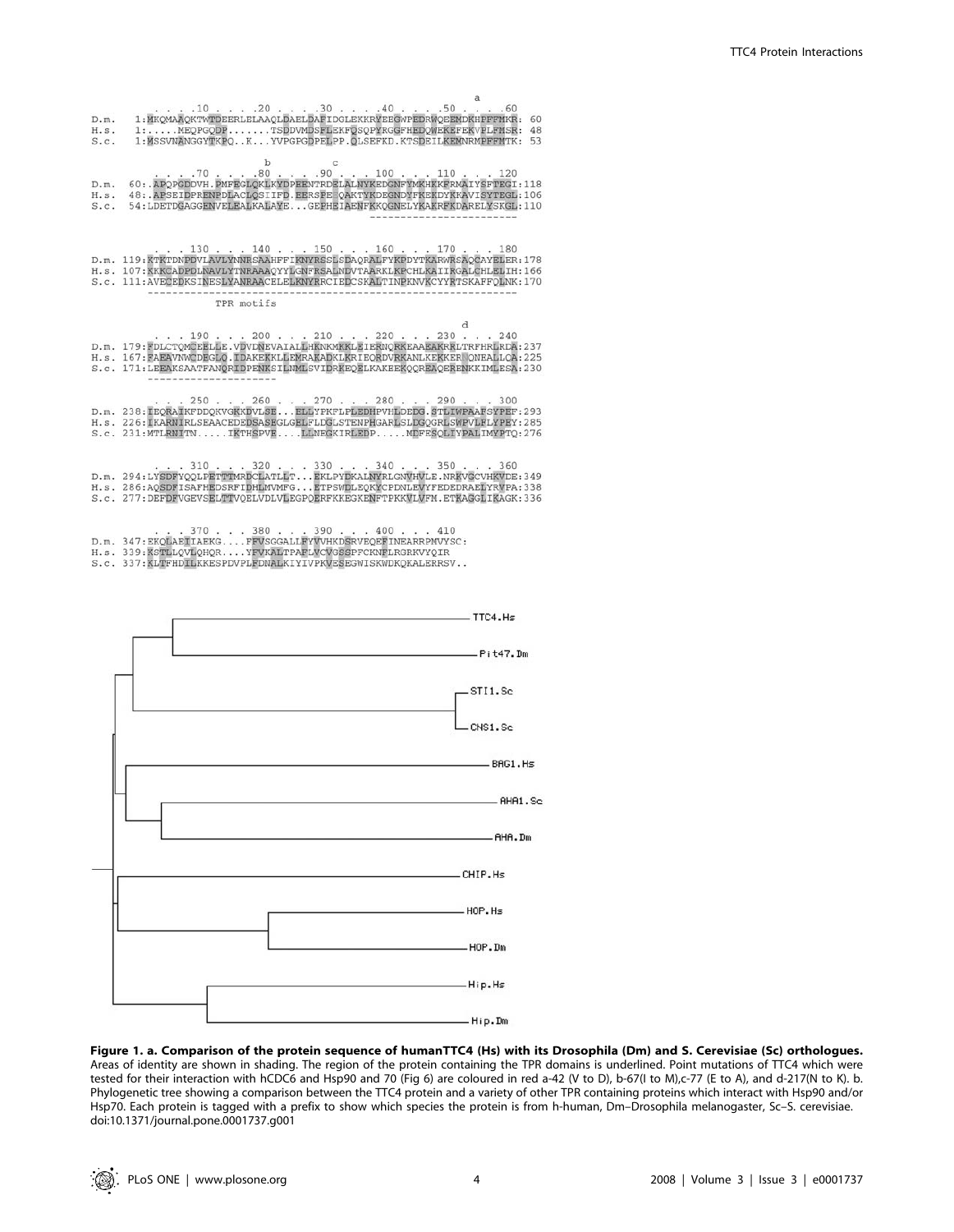

Figure 2. TTC4 shows interaction with human Hsp90 and 70 using the yeast 2-hybrid system. Pairs of bait and activation vectors as indicated were co-transfected into S. cerevisiae and plated as described in Materials and Methods. The growth of each on selective and non-selective media after 1 day is shown. doi:10.1371/journal.pone.0001737.g002

## TTC4 interacts with HuCDC6

If TTC4 is a true orthologue of Pit47 we would expect that it would show interactions with proteins involved in DNA replication. The Drosophila protein was isolated through a twohybrid interaction with the large subunit of the DNA polymerase alpha, however when we tried the analogous experiment with TTC4 and the human DNA polymerase alpha we failed to detect an interaction (Fig 2 and 5). We had also however detected interactions (both by two hybrid analysis and immunoprecipitation) of Dpit47 with several other replication proteins including the initiation protein DmCdc6 (GC and SC unpublished). We therefore used 2- hybrid analysis to determine whether TTC4 interacted with the human CDC6 protein. Fig 5 shows that on selective media we detected a strong interaction between TTC4 and HuCDC6, while no interaction was seen when TTC4 was cotransfected with the vector alone or the human DNA polymerase alpha. We also detected an interaction between TTC4 and Drosophila Cdc6 however this was only 50% as strong as that for human CDC6 (data not shown).

This interaction was also confirmed by co-immunoprecipitation (fig 3b) of CDC6 from extracts using TTC4 antibodies but not by immune serum.

## TTC4 is a nuclear protein

Dpit47 is a nucleoplasmic protein at all stages of the cell cycle. We therefore analysed the subcellular location of TTC4 to determine if it was comparable. The antibodies were used to check the subcellular localisation of the TTC4 protein using indirect immunofluoresence in the melanocyte lines Nohm 1 and Hermes 3a (Fig 6a/b). In both cases the protein was seen to be nuclear. Nuclear staining was not uniform but had a speckled or clumped appearance. This suggests that there may be some compartmentalisation of the TTC4 protein within the nucleus. No difference was detected between either of these cell lines in terms of location. We also checked the location of TTC4 in two malignant melanoma lines, DX3 and LT5.1. For both of these lines the location of the TTC4 was identical to that in the melanocyte lines (data not shown).

To determine whether TTC4 was tightly bound to chromatin, Hela cells were fractionated into cytoplasmic, nucleoplasmic and pellet fractions (the latter consisting mostly of chromatin and nuclear matrix) as described in Materials and Methods (Fig 6c). The efficiency of the fractionation was checked by detecting the presence of tubulin (western blotting) and histones (coomassie staining) in the different fractions. Tubulin is mainly detected in the cytoplasmic fraction with a small amount in the nucleoplasmic fraction, while histones are only detected in the pellet fraction. This confirms the authenticity of the fractionation. Fig 6c shows that the nucleoplasmic fraction contains significantly more TTC4 than the cytoplasmic fraction or the chromatin-bound fraction. This suggests that TTC4–like Drosophila Pit47- is a nucleoplasmic protein. Similar results were obtained using melanocytes/melanoma cells (data not shown).

# TTC4 is highly expressed in proliferating tissue and tumour lines

Analysis of the expression of the Drosophila protein at various stages in the life cycle of the fly suggested that the protein was more abundant at those stages where proliferation was taking place. A comparison of the levels of the TTC4 protein in first trimester placental tissue (contains many dividing cells) vs heart (non dividing) (fig 7a) showed that while reasonable levels of TTC4 were visible in two independent placental samples no TTC4 could be detected in an equivalent amount of the heart sample, even at long exposure times. In order to extend this analysis, the TTC4 antibodies were used to probe a human tissue blot (Insta-blot, Imgenex) which contained samples of brain, heart, small intestine, kidney, liver, lung, skeletal muscle, pancreas, spleen, ovary and testis. However none of these tissues contained detectable levels of the TTC4 protein even after extended exposures ( data not shown).

A comparison was also made of the level of the TTC4 protein in normal (MRC5 fibroblasts) versus tumour derived cell lines. Figs 7b, c and d show that in every case there is a significantly more TTC4 in tumour lines than in normal cells. An additional five tumour lines not shown in this figure also showed TTC4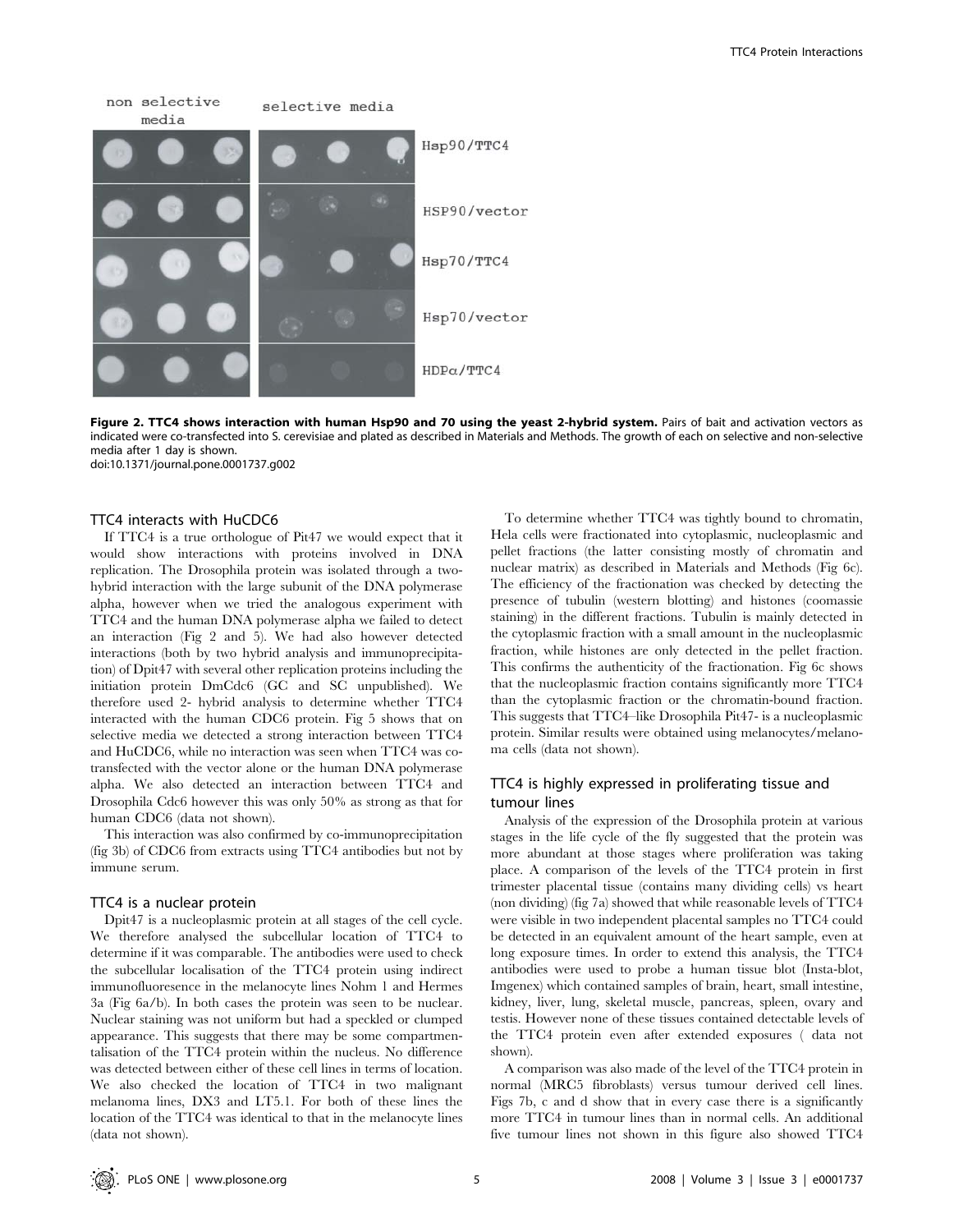



Figure 3. TTC4 shows interaction with human HSP90, HSP70 and CDC6 by immunoprecipitation from Hela cells extract. a: TTC4 serum recognises a single band of 48 kDa in whole cell extracts (lane 1). The intensity of this band is greatly reduced upon competition with GST TTC4 (lane 2). Molecular weight standards are indicated on the left in kDa. b: HSP90, HSP70 and CDC6 co immunoprecipitate with TTC4. The immunoprecipitation was carried out as indicated in Materials and Methods. WCE: Whole cell extract, snt pre immune: supernatant after incubation with the pre immune serum bound to protein A sepharose, snt IP: supernatant after incubation with the anti TTC4 immune serum bound to protein A sepharose, pellet pre immune: eluate from the pre immune serum bound to protein A sepharose, pellet IP eluate from the anti TTC4 immune serum bound to protein A sepharose. For WCE, snt pre immune and snt IP: 40 µg were loaded on the gel. For pellet, pre immune and pellet IP: 1/5 of each eluate was loaded on the gel. doi:10.1371/journal.pone.0001737.g003



Figure 4. Mutations affecting the TPR domain of TTC4 disrupt binding to Hsp90. The wild type and mutant TTC4 proteins were mixed with HSP90 and incubated as described in Methods. The left panel of this Coomassie stained PAGE shows the purified proteins used in the assay (Inputs) and the right hand panel the glutathione beads resuspended in SDS PAGE loading buffer after co incubation of the proteins (pellets). Wt: wild type GST-TTC4, K: K152E GST-TTC4 mutant, R1 and R2: R156E GST-TTC4 mutant and RK: K152E, R156E GST-TTC4 mutant. More sample was loaded into the lanes with mutant proteins in an effort to detect faint interactions. doi:10.1371/journal.pone.0001737.g004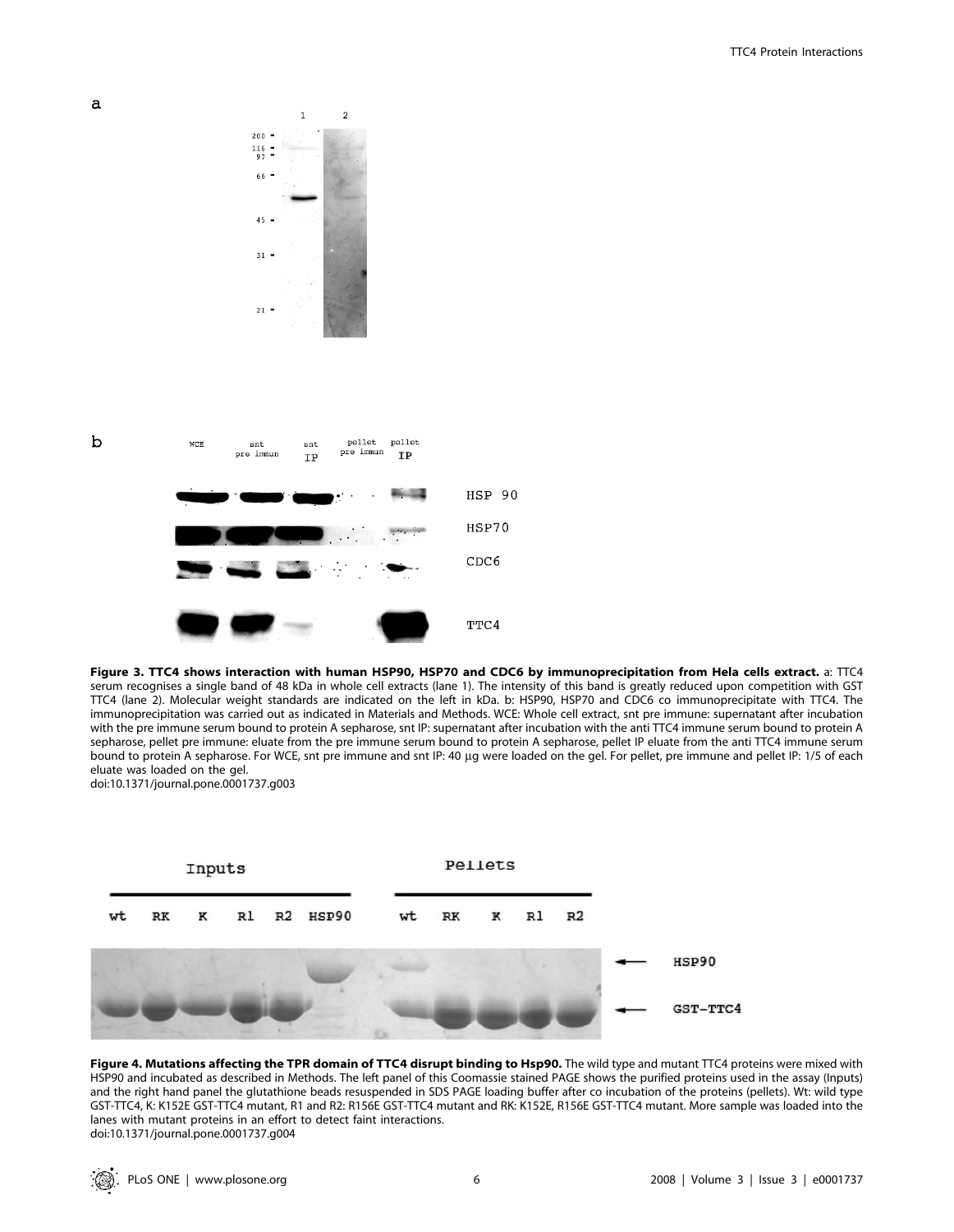

Figure 5. TTC4 shows interaction with human cdc6 using the yeast 2-hybrid system. Pairs of bait and activation vectors as indicated were co-transfected into S. cerevisiae and plated as described in materials and methods. The growth of each on selective and nonselective media after 2 days is shown. doi:10.1371/journal.pone.0001737.g005

overexpression ( 2fTGH (fibrosarcoma), A549 (lung carcinoma), MG63 (osteosarcoma), Hep2 (epithelial carcinoma), HEC-1b (endometrial carcinoma)). The cells used for this analysis were all from different tissue sources therefore in order to do a more

controlled comparison we analysed the levels of the TTC4 protein in two melanoma lines (DX3 and LT5.1) and two melanocyte lines (Nohm1 and Hermes 3a melanocytes). The results from this analysis (fig 7d) also suggested a positive correlation between the levels of TTC4 and the transformation of the cell line. TTC4 therefore shows altered expression in all tumour lines studied but none of the normal cell lines (fibroblasts, Nohm1 and Hermes 3a melanocytes) suggesting that alterations in TTC4 expression may be related to a change in property of the cells.

# The CDC6 interaction is lost in naturally occurring mutants of TTC4

Previous studies have reported a number of abnormalities in the TTC4 gene in melanoma tissues isolated from patients [17] In some cases the changes involve point mutations in the coding region of the gene. To begin an analysis of the functional effects of these mutations, four such reported point mutations were tested to determine whether they might disrupt any of the observed protein



Figure 6. TTC4 is predominantly a nuclear protein. a. Indirect immunofluorescence staining of Hermes 3a and Nohm1 cells was carried out as described in Materials and Methods. In each case TTC4 is stained in red, tubulin in green and DNA in blue. b. Detail of the individual staining patterns of tubulin and TTC4 in Nohm1 cells. c. Immunoblot to show the location of TTC4 after fractionation of Hela cells into cytoplasmic (cyt), nucleoplasm (np) and chromatin associated (pellet) fractions as described in Materials and Methods. Alpha-tubulin (immunoblot) and Histones (Coomassie- blue staining) are shown as controls for the fractionation. Note that the coomassie stained band in the cytoplasmic lane of the histone panel is not histone related.

doi:10.1371/journal.pone.0001737.g006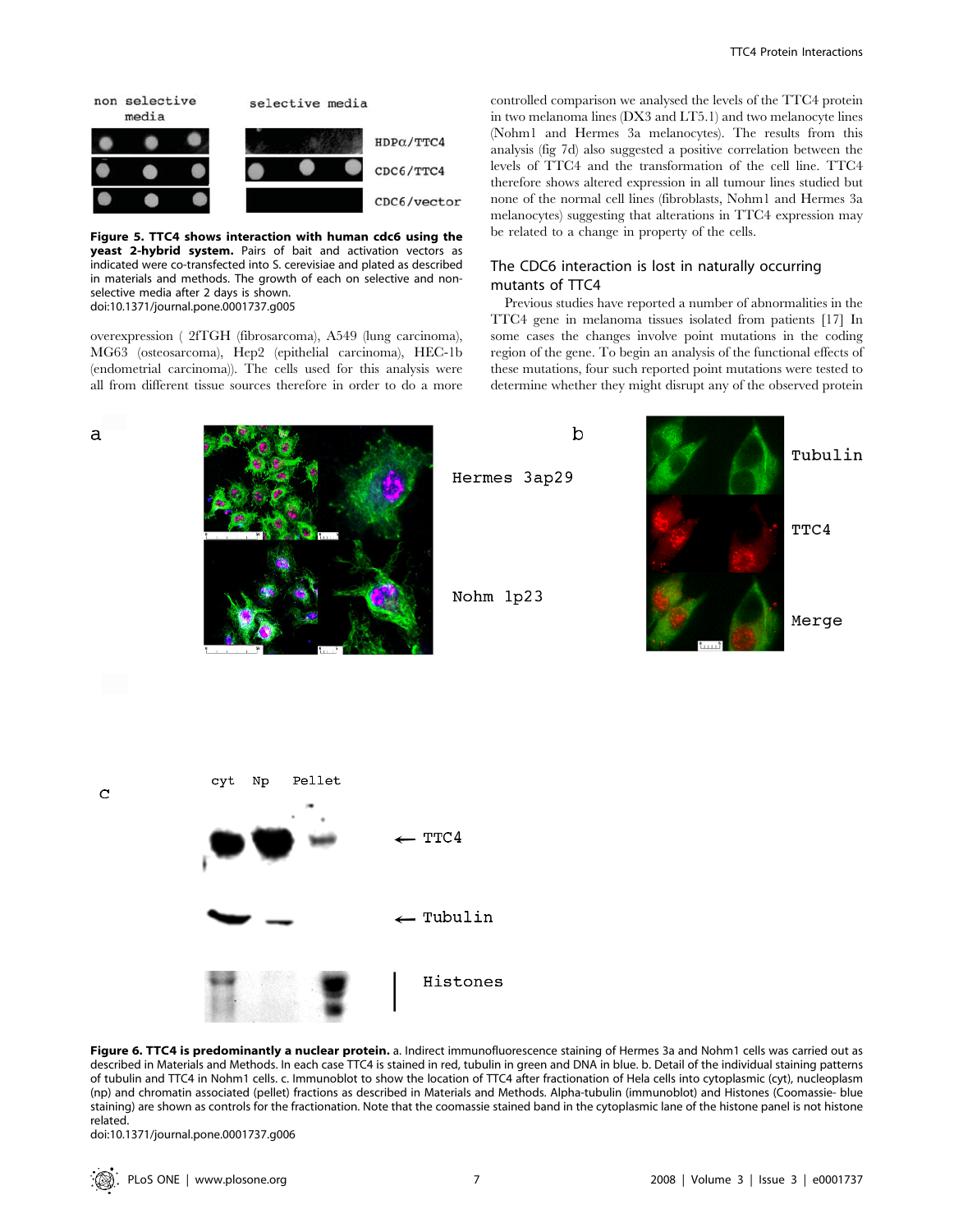

Figure 7. TTC4 expression is higher in rapidly dividing tissue and is also altered in tumour derived cell lines. a. Immunoblot showing the expression of TTC4 in human placental (P1 and P2) and heart (Ht) samples. b and c. Immunoblots showing the expression of TTC4 in a number of tumour derived cell lines. N: normal (MRC5 human lung fibroblast, A: A2780 (ovarian adenocarcinoma), M:MDA (breast), L:Lovo (colon carcinoma), H: HT29 (colon adenocarcinoma), P;PC3 (prostate adenocarcinoma), J: Jurkat (acute t cell leukaemia), Mc: MCF7 ( breast carcinoma) He:Hela (cervical carcinoma). Tubulin loading controls are shown for both blots. d. Immunoblot showing a comparison of the expression of TTC4 in melanocytes (No: Nohm 1 and Hr :Hermes 3a), and malignant melanoma lines (Dx:DX3 and Lt: LT5.1). e. Immunblot comparing the relative levels of TTC4 in placenta and transformed cells (Hela). N: normal (MRC5 human lung fibroblast), H:hela and P1 placenta.

interactions of TTC4 (see Fig 1). A two hybrid protocol was used to test the interactions of TTC4 mutated at positions 125 (T to A: codon 42 V to D),  $201(T$  to G: codon 67 I to M),  $230$  (A to C: codon 77 E to A), and  $651$ (T to A: codon 217 N to K), with the human CDC6, HSP90 and HSP70 proteins. The results from this analysis are summarized in Table 1. None of these mutations had any significant effect on the interactions of TTC4 with the HSP90 and 70 proteins. However two out of the four completely abolished the interaction between TTC4 and CDC6. One of these codons (77) is conserved between Human TTC4 and Drosophila pit47 and mutation of this residue in the Drosophila protein (257 A to C,

codon 86 E to A), the interaction with Drosophila cdc6 is also abolished (data not shown).

## **Discussion**

In this paper we have presented a number of lines of evidence which suggest that TTC4 is the human orthologue of the Drosophila pit47 protein: 1) The protein sequences of the 2 proteins show high levels of similarity, and this homology is not confined to the region of the TPR motifs; 2) Both proteins are contained in the nucleus and are most likely found mainly in the nucleoplasmic compartment. In each case several putative bipartite like NLS motifs [26] can be seen in the sequence. The localisation for each protein is 'speckly' suggesting compartmentalization–although the nature of the compartment is unclear; 3) Both proteins are more abundant in proliferating tissue; 4) Both proteins show strong interactions with the HSP90 and HSP70 proteins. In addition the TTC4:HSP90 interaction needs the same conserved residues that have been seen to be involved in the HSP90 binding of other co chaperones: 5) Both proteins show interaction with the replication initiation protein CDC6. The above observations therefore lead us to suggest that, like Pit47 in Drosophila, TTC4 serves a function linking HSP90 activity and DNA replication in human cells. The role of heat shock proteins in eukaryotes has not been previously investigated although important roles for this class of proteins have been seen in both eukaryotic viruses (eg [27] [28] and prokaryotes [29]. We have seen two notable differences between the proteins. Firstly Dpit47 is upregulated in ovaries [10] whereas TTC4 is not. The significance of this observation remains unclear. In addition the Drosophila protein interacts with the large subunit of the DNA polymerase alpha, however the analogous interaction was not seen for the

Table 1. Some TTC4 point mutations reported in late stage melanomas lose interaction with CDC6 but still show substantial interaction with Hsp90 and Hsp70.

| CDC6/TTC4                 | $100+/-5$ |
|---------------------------|-----------|
|                           |           |
| CDC6/vector               | $<$ 5     |
| HSP90/TTC4                | $100+/-5$ |
| HSP70/TTC4                | $80+/-10$ |
| HSP90/vector              | $<$ 5     |
| HSP70/vector              | $<$ 5     |
| HDPa/TTC4                 | $<$ 5     |
| CDC6/TTC4-125TA (42VD)    | $95+/-5$  |
| CDC6/TTC4-201TG (67IM)    | $95+/-5$  |
| CDC6/TTC4-230AC (77EA)    | $<$ 5     |
| CDC6/TTC4-651-TA (217NK)  | $<$ 5     |
| HSP90/TTC4-125TA (42VD)   | $80+/-8$  |
| HSP90/TTC4-201TG (67IM)   | $90+/-9$  |
| HSP90/TTC4-230AC (77EA)   | $75+/-10$ |
| HSP90/TTC4-651-TA (217NK) | $90+/-5$  |
| HSP70/TTC4-125TA (42VD)   | $65+/-12$ |
| HSP70/TTC4-201TG (67IM)   | $70+/-5$  |
| HSP70/TTC4-230AC (77EA)   | $70+/-8$  |
| HSP70/TTC4-651-TA (217NK) | $70+/-5$  |

Summary of the reactions observed by two-hybrid analysis. All values are expressed as a percentage of the cdc6/TTC4 interaction doi:10.1371/journal.pone.0001737.t001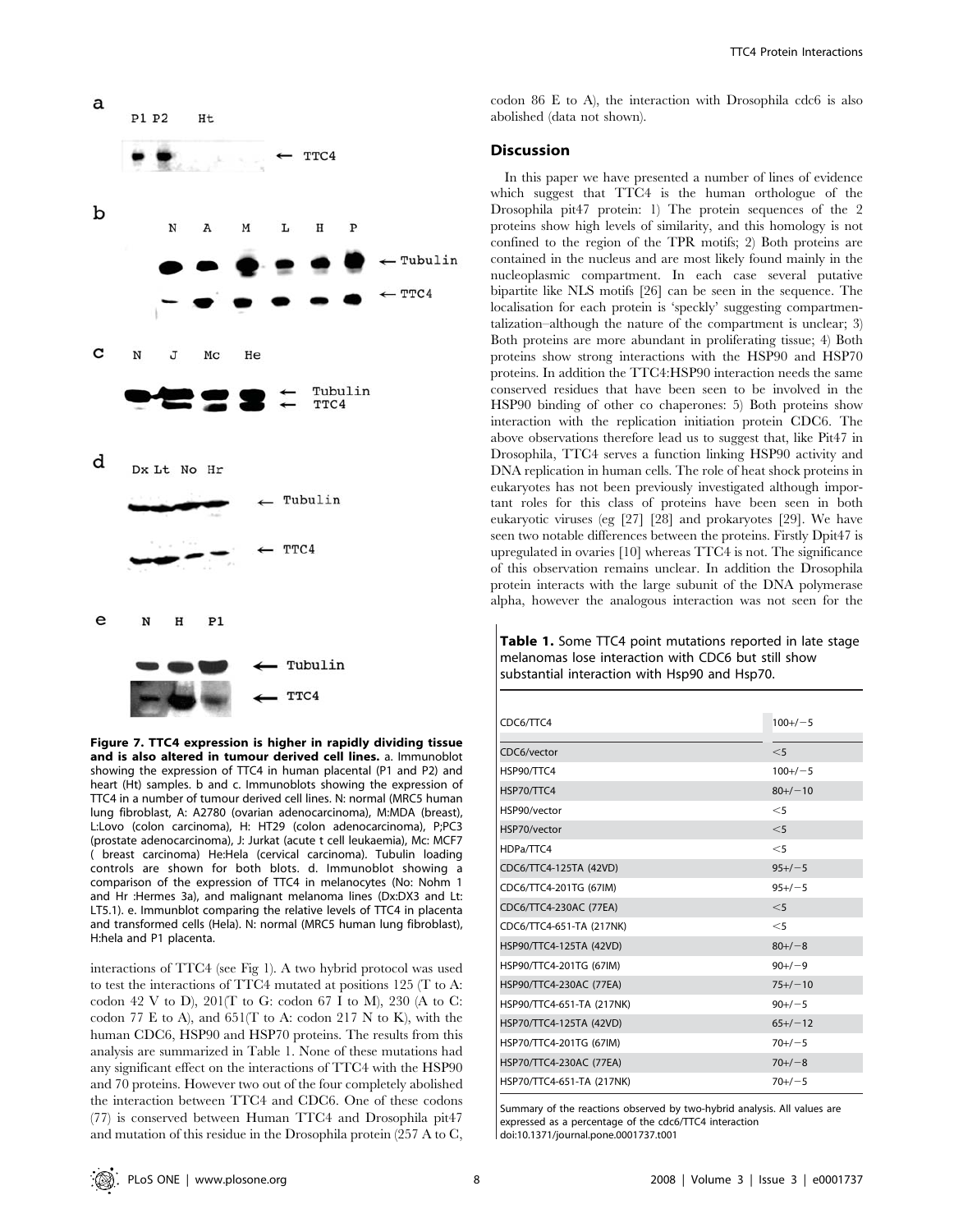human protein. This interaction may represent a difference between the two species. However even in Drosophila the CDC6 interaction is significantly stronger than the polymerase interaction, therefore we cannot rule out the possibility that the interaction exists in human cells but cannot be detected because of decreased affinity.

Data presented in this paper also suggests that TTC4 is involved in the development or progression of cancer. A role for TTC4 in melanoma had already been suggested, since mutations seen in the gene in patient-derived samples and cell lines, seemed to correlate with increased invasiveness). Our data suggests that in addition to structural changes in the protein, melanoma lines contain more TTC4 protein than melanocytes. Furthermore increases in TTC4 protein levels are also observed in a number of other tumour derived cell lines compared to normal cells and tissues. It is therefore possible to suggest that an increased level of TTC4 contributes to the development of a variety of different tumours. An increased level of Dpit47 has also been reported in brain tumours in flies [30] A caveat to this argument is that since TTC4 is related to cell stress proteins, it is possible that the increased levels are a response to the abnormal state of the cells. Increases in other stress related proteins have been reported in tumour cell [31]. Although we cannot rule this out, we have seen that the levels of Dpit47 do not increase significantly in response to heat shock (GC and SC unpublished data). Despite the observed correlations between altered TTC4 behaviour and cancer progression we cannot yet define a precise role for the protein in this process. We do not know if the TTC4 protein observed by Western blot represents wild type protein, as TTC4 bearing point mutations similar to those reported for melanomas would not be distinguishable from wild type proteins on polyacrylamide gel electrophoresis. We do not know the function of TTC4 in normal cells. Nor do we know at what stage during the development of the cell lines the amplification has taken place. Such information is necessary in order to propose a meaningful model for TTC4 action during tumour development.

## References

- 1. Young JC, Moarefi I, Hartl FU (2001) Hsp90: a specialized but essential proteinfolding tool. J Cell Biol 154: 267–273.
- 2. Pearl LH, Prodromou C (2000) Structure and in vivo function of Hsp90. Curr Opin Struct Biol 10: 46–51.
- 3. Beliakoff J, Whitesell L (2004) Hsp90: an emerging target for breast cancer therapy. Anticancer Drugs 15: 651–662.
- 4. D'Andrea LD, Regan L (2003) TPR proteins: the versatile helix. Trends Biochem Sci 28: 655–662.
- 5. Smith RL, Redd MJ, Johnson AD (1995) The tetratricopeptide repeats of Ssn6 interact with the homeo domain of alpha 2. Genes Dev 9: 2903–2910.
- 6. Odunuga OO, Longshaw VM, Blatch GL (2004) Hop: more than an Hsp70/ Hsp90 adaptor protein. Bioessays 26: 1058–1068.
- 7. Scheufler C, Brinker A, Bourenkov G, Pegoraro S, Moroder L, et al. (2000) Structure of TPR domain-peptide complexes: critical elements in the assembly of the Hsp70-Hsp90 multichaperone machine. Cell 101: 199–210.
- 8. Brinker A, Scheufler C, Von Der Mulbe F, Fleckenstein B, Herrmann C, et al. (2002) Ligand discrimination by TPR domains. Relevance and selectivity of EEVD-recognition in Hsp70 $\times$ Hop $\times$ Hsp90 complexes. J Biol Chem 277: 19265–19275.
- 9. McDonough H, Patterson C (2003) CHIP: a link between the chaperone and proteasome systems. Cell Stress Chaperones 8: 303–308.
- 10. Crevel G, Bates H, Huikeshoven H, Cotterill S (2001) The Drosophila Dpit47 protein is a nuclear Hsp90 co-chaperone that interacts with DNA polymerase alpha. J Cell Sci 114: 2015–2025.
- 11. Oehlmann M, Score AJ, Blow JJ (2004) The role of Cdc6 in ensuring complete genome licensing and S phase checkpoint activation. J Cell Biol 165: 181–190.
- 12. Clay-Farrace L, Pelizon C, Santamaria D, Pines J, Laskey RA (2003) Human replication protein Cdc6 prevents mitosis through a checkpoint mechanism that implicates Chk1. EMBO I 22: 704-712.
- 13. Piatti S, Lengauer C, Nasmyth K (1995) Cdc6 is an unstable protein whose de novo synthesis in G1 is important for the onset of S phase and for preventing a 'reductional' anaphase in the budding yeast Saccharomyces cerevisiae. EMBO J 14: 3788–3799.

Although the precise role for TTC4 in tumour development is not clear, it may be partly related to a loss of protein interactions. Two of the naturally occurring TTC4 point mutations cause the protein to lose its interaction with hCDC6. Only one of these amino acids is fully conserved in the Drosophila protein but we have observed (GC and SC unpublished results) that mutation of this amino acid in Pit47 destroys its interaction with the Drosophila CDC6. We cannot say that the loss of the interaction with CDC6 is the precise cause of the defect, since the region into which the mutations map is likely to be involved in interactions with a number of proteins. (For instance the same region of pit47 is needed for interaction with DNA polymerase (David Loebel and SC unpublished observation)). In addition interaction of TTC4 with other cellular proteins has also been reported (e.g. TFIIIh [32] and MSL/hampin [33]. However CDC6 is an attractive candidate for this effect. It has a well defined role in the initiation of DNA replication, where it is necessary for the formation of the pre-replication complex. It also has a less well understood role in stalling the progression of cells from the S to M phase of the cell cycle if DNA replication is not complete [11] [12] [13] [14]. Therefore any disruption of its behaviour would be expected to have serious implications for DNA synthesis and the ability of the cell to prevent DNA damage, which could ultimately lead to chromosome instability.

## Acknowledgments

We would like to thank Simon Hill and Yuen-Li Chung for providing cell lines, and Guy Whitley and Nigel Brand for providing tissue samples. We would also like to thank D. Guillebaut and A. Aubry for helpful discussions and Stephen Kearsey for critical reading of the manuscript.

## Author Contributions

Conceived and designed the experiments: SC GC. Performed the experiments: GC. Analyzed the data: SC GC. Contributed reagents/ materials/analysis tools: DB. Wrote the paper: SC GC.

- 14. Crevel G, Mathe E, Cotterill S (2005) The Drosophila Cdc6/18 protein has functions in both early and late S phase in S2 cells. J Cell Sci 118: 2451–2459.
- 15. Su G, Roberts T, Cowell JK (1999) TTC4, a novel human gene containing the tetratricopeptide repeat and mapping to the region of chromosome 1p31 that is frequently deleted in sporadic breast cancer. Genomics 55: 157–163.
- 16. Hey Y, Brintnell B, James LA, Varley JM (2000) Assignment of TTC4 to human chromosome band 1p31.3 and a pseudogene TTC4P to 7p14–>p13 by in situ hybridization. Cytogenet Cell Genet 88: 272–274.
- 17. Poetsch M, Dittberner T, Cowell JK, Woenckhaus C (2000) TTC4, a novel candidate tumor suppressor gene at 1p31 is often mutated in malignant melanoma of the skin. Oncogene 19: 5817–5820.
- 18. Irwin N, Walker G, Hayward N (2002) Lack of TTC4 mutations in melanoma. J Invest Dermatol 119: 186–187.
- 19. Crevel G, Ivetic A, Ohno K, Yamaguchi M, Cotterill S (2001) Nearest neighbour analysis of MCM protein complexes in Drosophila melanogaster. Nucleic Acids Res 29: 4834–4842.
- 20. Bennett DC, Bridges K, McKay IA (1985) Clonal separation of mature melanocytes from premelanocytes in a diploid human cell strain: spontaneous and induced pigmentation of premelanocytes. J Cell Sci 77: 167–183.
- 21. Gray-Schopfer VC, Cheong SC, Chong H, Chow J, Moss T, et al. (2006) Cellular senescence in naevi and immortalisation in melanoma: a role for p16? Br J Cancer 95: 496–505.
- 22. Lee YM, Lee S, Lee E, Shin H, Hahn H, et al. (2001) Human kinesin superfamily member 4 is dominantly localized in the nuclear matrix and is associated with chromosomes during mitosis. Biochem J 360: 549–556.
- 23. Dolinski KJ, Cardenas ME, Heitman J (1998) CNS1 encodes an essential p60/ Sti1 homolog in Saccharomyces cerevisiae that suppresses cyclophilin 40 mutations and interacts with Hsp90. Mol Cell Biol 18: 7344–7352.
- 24. Marsh JA, Kalton HM, Gaber RF (1998) Cns1 is an essential protein associated with the hsp90 chaperone complex in Saccharomyces cerevisiae that can restore cyclophilin 40-dependent functions in cpr7Delta cells. Mol Cell Biol 18: 7353–7359.